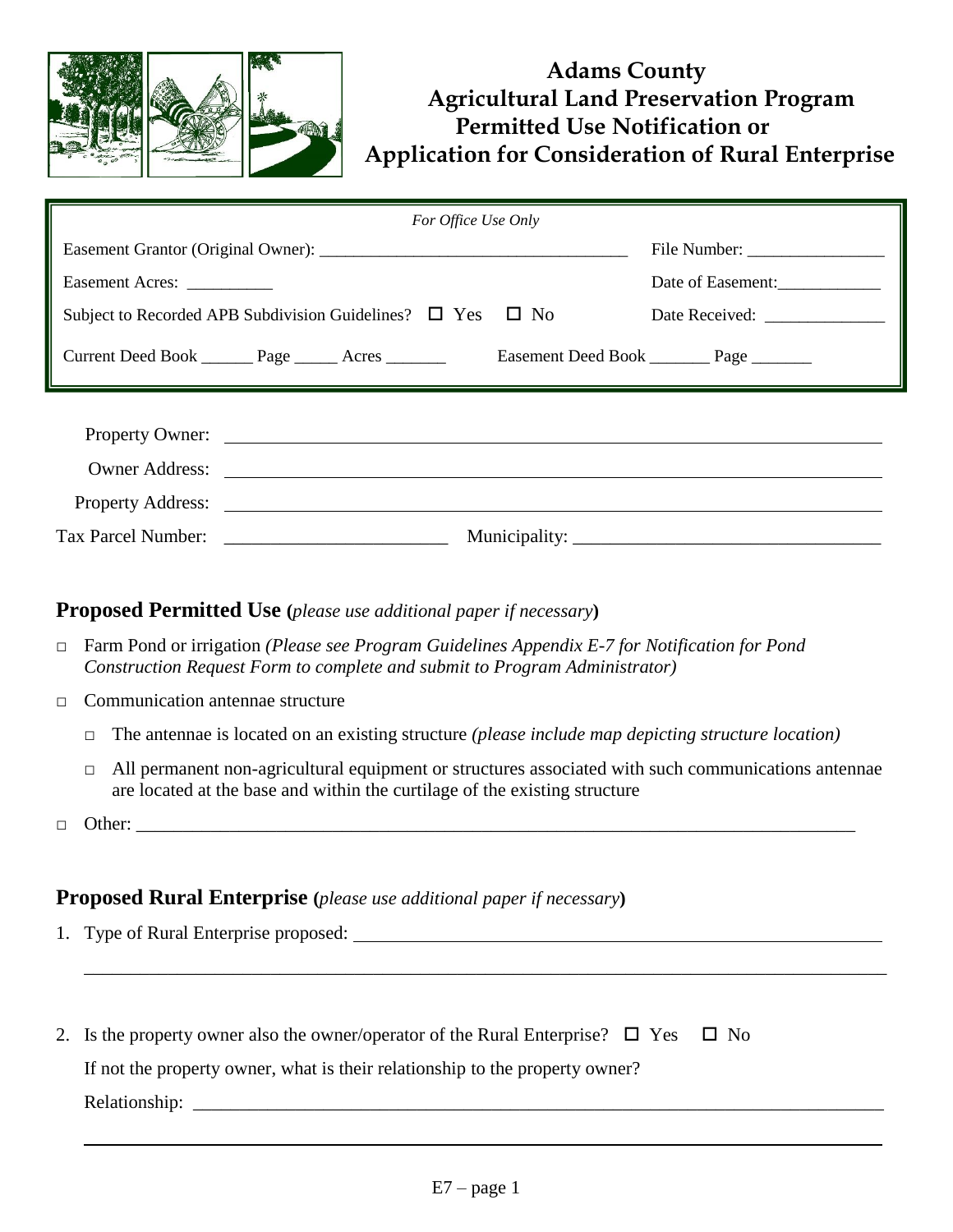3. Will the Rural Enterprise employ anyone other than the owner/operator?  $\square$  Yes  $\square$  No

If yes, how many employees, full-time or part-time, and what is their relationship to the property owner?

\_\_\_\_ Full-Time Relationship: \_\_\_\_\_\_\_\_\_\_\_\_\_\_\_\_\_\_\_\_\_\_\_\_\_\_\_\_\_\_ \_\_\_\_ Part-Time Relationship: \_\_\_\_\_\_\_\_\_\_\_\_\_\_\_\_\_\_\_\_\_\_\_\_\_\_\_\_\_\_\_

\_\_\_\_ Seasonal Relationship: \_\_\_\_\_\_\_\_\_\_\_\_\_\_\_\_\_\_\_\_\_\_\_\_\_\_\_\_\_\_\_

- 4. What will be the operating hours and season of operation?
- 5. Describe how this Rural Enterprise is incidental in both, land use and income generated, to the current farm operation.
- 6. Describe how this Rural Enterprise promotes the continued viability of, and is compatible with, the farmland preserved for agricultural use.

| 7. Will the proposed Rural Enterprise be conducted within a structure? $\Box$ Yes $\Box$ No (if No, move on to #8)                                                                    |  |  |  |  |  |
|---------------------------------------------------------------------------------------------------------------------------------------------------------------------------------------|--|--|--|--|--|
| If Yes, is this an existing structure or new construction? $\Box$ New $\Box$ Existing                                                                                                 |  |  |  |  |  |
| New Construction: Type of Structure:                                                                                                                                                  |  |  |  |  |  |
| Please attach documentation which provides proposed dimensions and any other pertinent information.                                                                                   |  |  |  |  |  |
| Existing structure: The proposed enterprise will occupy approximately ______ % of the existing structure.<br>Please provide a map depicting which structure is proposed for this use. |  |  |  |  |  |

- 8. The proposed Rural Enterprise will occupy \_\_\_\_\_\_\_\_\_\_ acres/lot area (*if applicable*) Existing land use of proposed site of Rural Enterprise (cropland/woodland/wasteland):
- 9. Attach sketch map(s) identifying the location of the proposed Rural Enterprise, buildings, etc. as well as any other documentation which will assist us in reviewing this application. Please contact our office for assistance with mapping if needed.